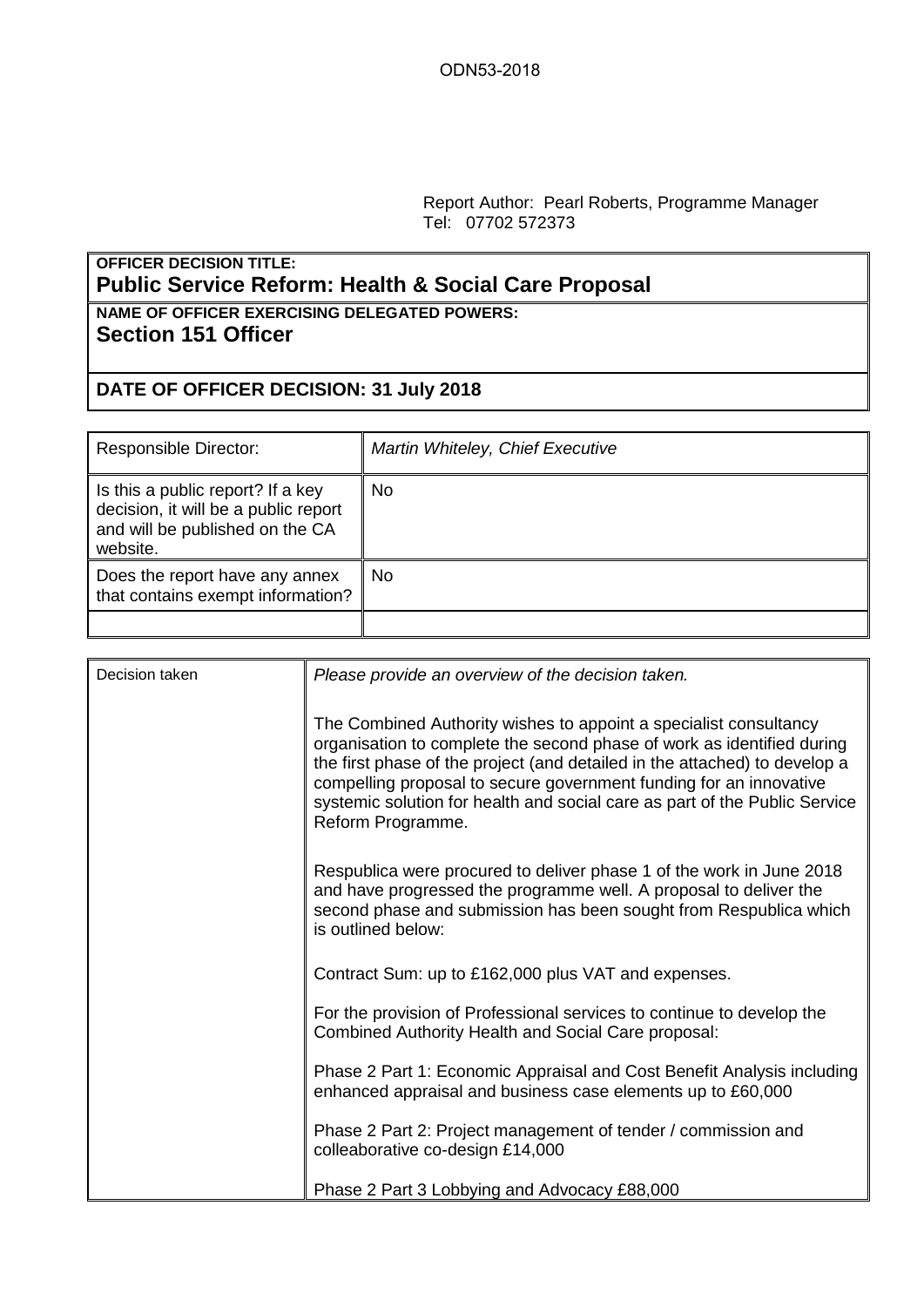|                                          | Contract Period: From 31 July 2018 to completion (expected to be Q4<br>2018/19)<br>Public Sector Reform was identified as a priority in the 4 year Business<br>Plan for the Combined Authority and resources were allocated in the<br>MTFP for 2018/19 to deliver on this programme. This expenditure will be<br>met from this allocation.                                                                                                                                                                                                                                                                                                                                                                                                                                                                                      |  |  |  |  |
|------------------------------------------|---------------------------------------------------------------------------------------------------------------------------------------------------------------------------------------------------------------------------------------------------------------------------------------------------------------------------------------------------------------------------------------------------------------------------------------------------------------------------------------------------------------------------------------------------------------------------------------------------------------------------------------------------------------------------------------------------------------------------------------------------------------------------------------------------------------------------------|--|--|--|--|
|                                          |                                                                                                                                                                                                                                                                                                                                                                                                                                                                                                                                                                                                                                                                                                                                                                                                                                 |  |  |  |  |
| Authorisation (delete as<br>appropriate) | The Interim Finance Director has delegated authority under the                                                                                                                                                                                                                                                                                                                                                                                                                                                                                                                                                                                                                                                                                                                                                                  |  |  |  |  |
|                                          | constitution to authorise expenditure up to £500k                                                                                                                                                                                                                                                                                                                                                                                                                                                                                                                                                                                                                                                                                                                                                                               |  |  |  |  |
| Background Information                   | The Combined Authority committed to reforming public services as part<br>of its Devolution Deal.                                                                                                                                                                                                                                                                                                                                                                                                                                                                                                                                                                                                                                                                                                                                |  |  |  |  |
|                                          | Leaders have spent some time developing the objectives and underlying<br>principles to the approach to public service reform through its Leaders'<br><b>Strategy Sessions.</b><br>It is proposed that Health and Social Care is the first area of focus for<br>the public service reform programme.<br>The Combined Authority partners have an opportunity to use the<br>evidence and proposals arising from the existing transformation projects<br>alongside the evidence from other initiatives, such as the Economic<br>Commission and Local Industrial Strategy, to make the case for further<br>transfer of health and social care resources, powers and accountability<br>to Cambridgeshire and Peterborough. This would be similar to, and<br>reflect the learning from, the Greater Manchester health devolution deal. |  |  |  |  |
|                                          |                                                                                                                                                                                                                                                                                                                                                                                                                                                                                                                                                                                                                                                                                                                                                                                                                                 |  |  |  |  |
|                                          |                                                                                                                                                                                                                                                                                                                                                                                                                                                                                                                                                                                                                                                                                                                                                                                                                                 |  |  |  |  |
|                                          | The approach and objectives are summarised in the figure below:                                                                                                                                                                                                                                                                                                                                                                                                                                                                                                                                                                                                                                                                                                                                                                 |  |  |  |  |
|                                          | Develop a compelling proposal to secure government funding for an<br>innovative systemic solution for health and social care (including, as<br>appropriate upfront funding to enable reform) which will:                                                                                                                                                                                                                                                                                                                                                                                                                                                                                                                                                                                                                        |  |  |  |  |
|                                          | Set a strategic plan for the integration of health and social care in<br>the CPCA, securing buy-in of all key stakeholders in the process                                                                                                                                                                                                                                                                                                                                                                                                                                                                                                                                                                                                                                                                                       |  |  |  |  |
|                                          | Achieve a settlement from Central Government that enhances the<br>current devolution deal and allows for genuine and enhanced public<br>service reform                                                                                                                                                                                                                                                                                                                                                                                                                                                                                                                                                                                                                                                                          |  |  |  |  |
|                                          | Improve the health, wellbeing and wider determinants of health and<br>improve outcomes in the population of the CPCA                                                                                                                                                                                                                                                                                                                                                                                                                                                                                                                                                                                                                                                                                                            |  |  |  |  |
|                                          | Developing the proposition will require dedicated senior resource to<br>work alongside the Mayor and the Chief Executive. Respublica will<br>support the Combined Authority to develop the proposal and manage<br>relationships with partners across the region.                                                                                                                                                                                                                                                                                                                                                                                                                                                                                                                                                                |  |  |  |  |
| Alternative options                      | Do Nothing. This option was discounted on the basis that the                                                                                                                                                                                                                                                                                                                                                                                                                                                                                                                                                                                                                                                                                                                                                                    |  |  |  |  |
| considered.                              | Combined Authority has committed to public service reform and wishes<br>to initiate the second phase of the work without delay.                                                                                                                                                                                                                                                                                                                                                                                                                                                                                                                                                                                                                                                                                                 |  |  |  |  |
|                                          | Seek Quotations. The Combined Authority undertook a competitive                                                                                                                                                                                                                                                                                                                                                                                                                                                                                                                                                                                                                                                                                                                                                                 |  |  |  |  |